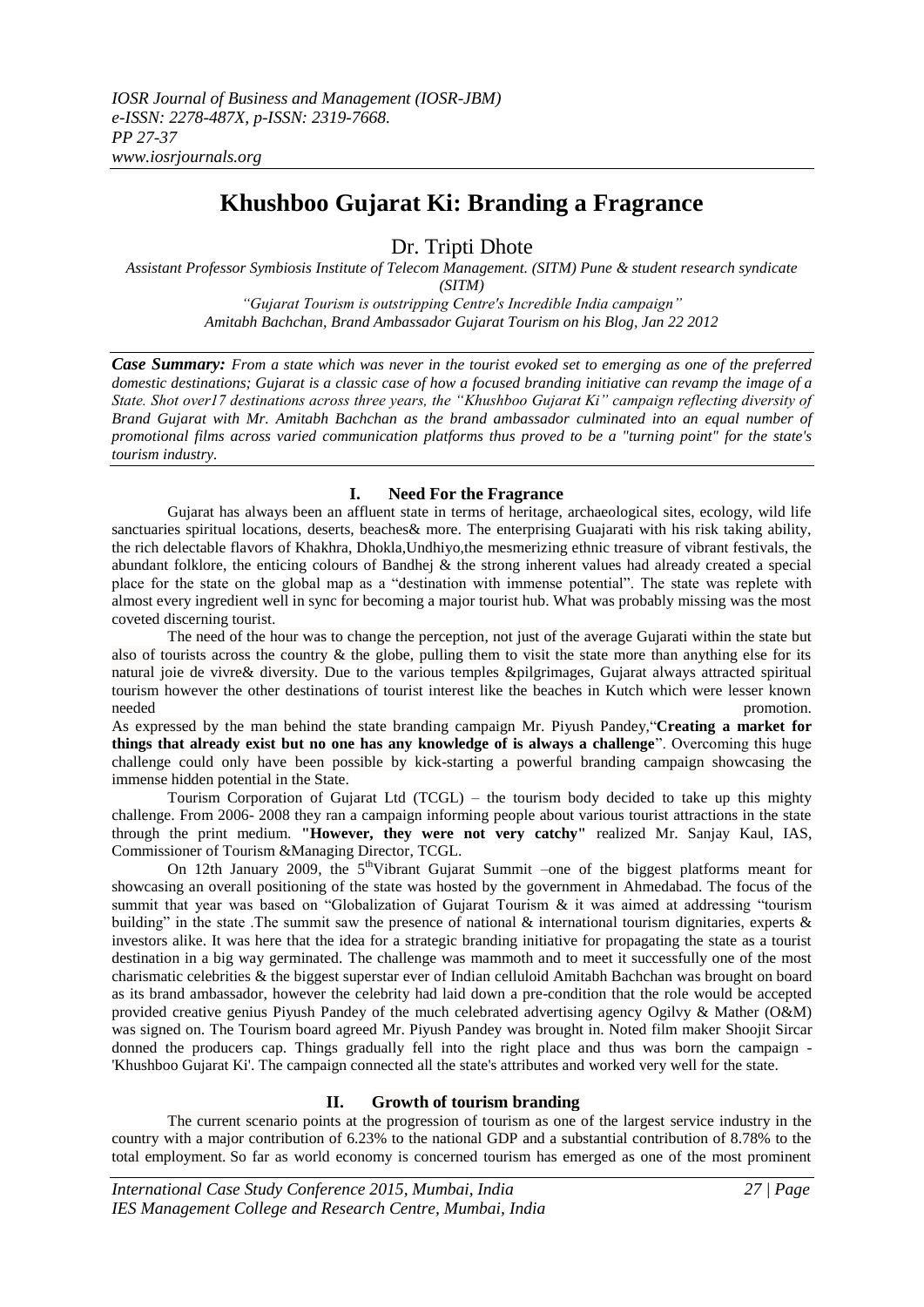sectors with the revenues having multiplied to the third largest industry only after oil and automobiles. Changing demographics has been one of the key determinants influencing the growth of tourism in the country. Rising Indian youth population with a high disposable income and a passion to experiment, explore something new was consistently giving an impetus to the concept of "Destination Branding".

The world tourism organization predicts that India is expected to become the leader in tourism in south Asia by 2020 with around 8.9 billion arrivals.

As per a published report in business daily – The Economic Times with rising income, experts visualize two categories of Indian travelers growing "at the top end and the bottom end". The report indicates the upsurge  $\&$  rise of "what is called the consuming class- India's middle class, estimating growth from the present 5% to 50% by 2030 predicting an expected six fold growth in HNI's by 2030 — which amounts to around  $0.2$  million in  $2011$  to over 1.2 million by  $2030$ ".

With the advent of the new millennium tourism scenario in the country was suddenly becoming intensely competitive. Unlike the 80's & 90's visiting a destination was no longer a family affair. It was more like finding a "respite to the challenges of tough city life". The rapidly burgeoning concept of weekend vacations leisure and entertainment had further fuelled tourism growth in the country. As the tourism market opened up & evolved it offered a fertile ground for competitive branding to lure the discerning tourist.

#### **The Competitive scenario**:

The competition was spearheaded by "Incredible India", the umbrella branding initiative of the ministry of tourism that delightfully projected core values of the country addressing varied nuances & capturing vivid moods of the Indian culture. The campaign was executed with a strong positioning, attractive brand elements, intriguing narration &a single minded devotion of branding India as a world class tourist destination".

However prior to this initiative tourism branding in the country never so intensive Restricted merely to policy formulation and a few brochures and pamphlets. "Incredible India a major success.

Incredible India with its high reach, tremendous recall value and some sort of a Halo effect posed an apparent threat for individual domestic destination brands to stand out on their own as a separate entity.

The decision to undertake an aggressive branding campaign & leveraging it for building the state tourism brand & creating a distinct identity was rational

In 2006 when Gujarat initiated with a string of print ads the tourism department was inspired by the roaring success of Kerala's Tourism branding campaigns - an initiative by a state tourism which almost stole the thunder from the amazingly successful "Incredible India". When the Umbrella campaign almost looked like overriding the entire tourism brand wagon. Kerala with its aggressive marketing strategy  $\&$  very divine value proposition of "Gods Own Country" in all its campaigns positioned the state as an inexpensive affordable and alluring destination, making it a favored brand for all seasons. Kerala had created a unique almost meditative brand image for itself making it rather formidable for competing states to get a differential Image. It always had a strong brand presence as an alluring destination for all seasons.

While on one hand domestic brands like Madhya Pradesh, Maharashtra, Goa, Rajasthan, Jammu & Kashmir were also getting aggressive in their branding initiatives leading to Cannibalization as one of the major branding challenges. Malaysia, Thailand and Australia on the other hand were also fast making their way into the tourist's mind space with catchy taglines & delightful execution.

Amidst this competitive clutter brand Gujarat was striving to create an individual brand positioning and carve a differential niche for itself as a "Tourism destination with immense potential".

#### **Challenges faced**

- Gujarat was perceived as a **Traditional State with a** deep rooted cultural ethos **conventional values & Entrepreneurial spirit** primarily due the risk bearing ability of the average Gujarati.
- Though the state had some recognition as "a destination with immense potential due to this strong perception state was never in the tourist's evoked set. Hence there was an urgent need to change perception.
- Lack of information about the tourism potential of the state was a major concern. Creating visibility  $\&$ awareness for the latent tourism potential was another major challenge for the state.
- Other states were fast gaining an edge in terms of Brand building recall, tourist footfalls, revenue etc.

Given the context that its print advertisements released in 2006 could not generate any impact for the state tourism, this looked like a formidable challenge for brand Gujarat. TCGL realized the impending doom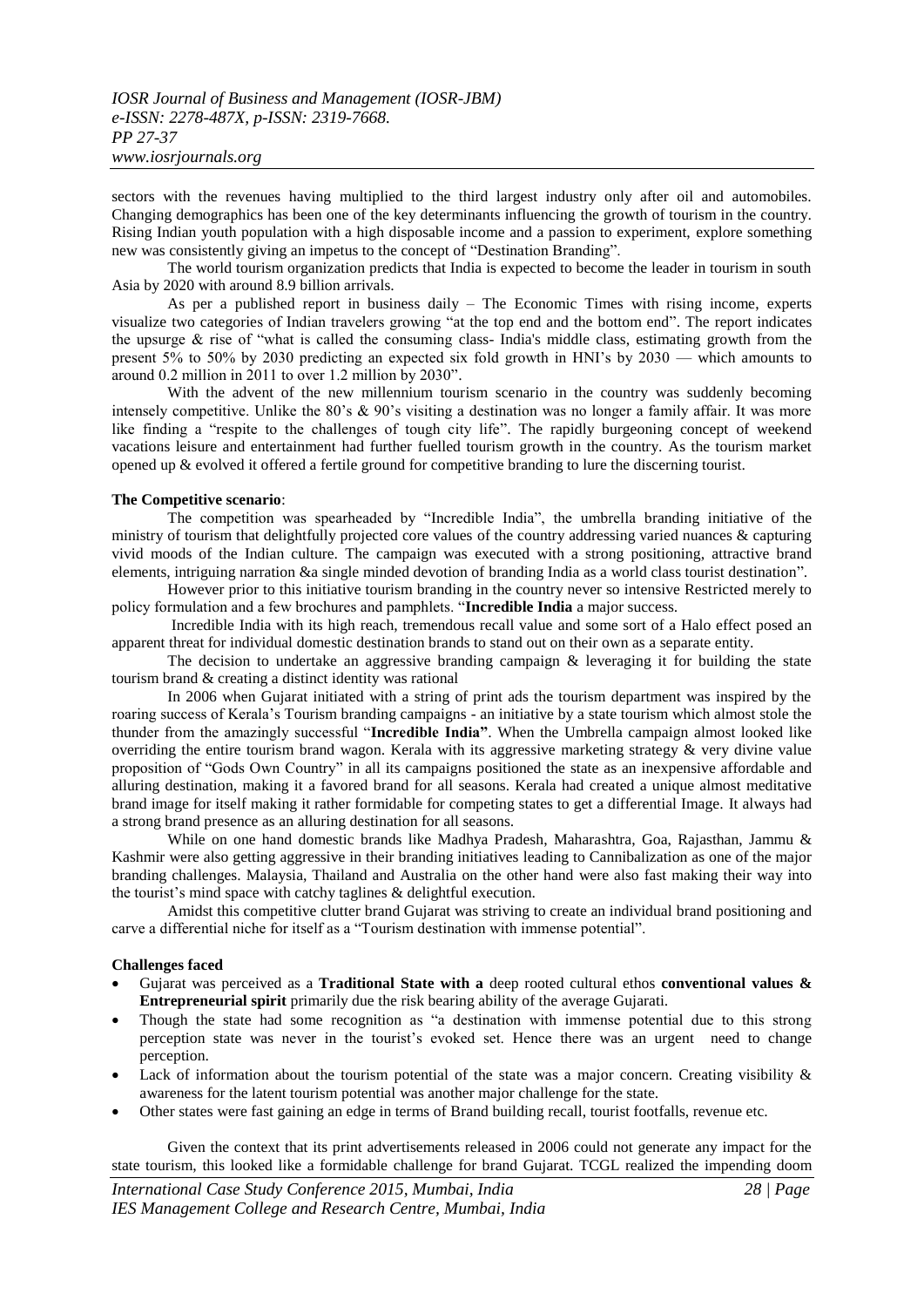and thus followed a decision to launch an aggressive creative campaign & communicate it intensively across media platforms. The decision to undertake an aggressive branding campaign  $\&$  leveraging it for building the state tourism brand & creating a distinct identity was rational.

# **Creative translation of Fragrance**

The state of Gujarat was grappling with the challenges of a conservative brand image. The average national perception connected to it was that of a culturally affluent state more recognized for its spiritualism and tradition rather than its diversity as a tourist destination. The Gujarat Tourism board was conscious of the fact that the state had all the prospects & potential to be a wonderful tourist destination. They were proud of the places they wanted to promote- fabulous sites and stunning vibrant culture. However their major concern was "We have a lot to offer, so how can we showcase that"? This was exactly the brief that was given to ad man Piyush Pandey of Ogilvy& Mather the advertising agency, which ingeniously translated the brief into an entire creative campaign.

The agency knew that creating a market for things that already exist but no one has any knowledge of is always a challenge. However, Piyush Pandey aptly envisaged, "When there is no knowledge of something, then there is absolutely no need to be overtly creative. Do it in a fashion that people will find it interesting".

# **Key Challenge**:

- To Build the brand image of Gujarat as a vibrant tourist destination
- To depict the potential diversity of Gujarat in its entirety
- To enhance the visibility & presence of Gujarat across varied media

### **Creative Strategy:**

# **Building Brand Image:**

Creative packaging of value proposition, use of a charismatic brand ambassador, promoting festivals, tie-ups & collaborations with other states, road shows &events, use of innovative media like metro wraps.

### **Emphasizing Benefits &USP:**

Detailed depiction of cultural nuances, vibrant festivals & unique aspects of the state.

### **New uses of existing tourism product:**

Creative branding of Kutch, projecting Rann Utsav depicting vibrant folklore International Kite Festival& Monsoon Festival at the exotic Saputara hill station.

### **Offering a range of destinations:**

Diversity& unique mix in terms of geographies, festivals, culture & traditions etc.

### **The Target Group**

Indian Families from Gujarat and other neighbouring states and foreign tourist. According to Mr. Piyush, the Focus was to attract the tourists who visited the neighbouring regions like Rajasthan or Goa.

### **Brand Communication Strategy:**

For a tourist the perception of a destination is that of an intangible product with a combination of sensory behavioral & affective experiences generated through varied stimuli like Brand elements, emotions & environment that create an association. Literature observes that unlike a typical tangible product market, a "destination brand" is more likely to be a corporate or umbrella brand since it allows the destination's individual operators' brands to have certain qualities or attributes.**(Gnoth, 2007)**

The Brand Communication was designed in a manner that could bring about a robust strong trustworthy, traditional & vibrant brand image offering diversity of destination to the tourist.

The brand identity embodies what brand Gujarat aspires to signify and its multiple traits.

It reflects "a set of associations that brand Gujarat seeks to address and maintain". It represents a vision as to how brand Gujarat as a tourism brand should be perceived by its target audience symbolized effectively by various brand elements like logo portraying a lion, a bright orange color  $\&$  a tagline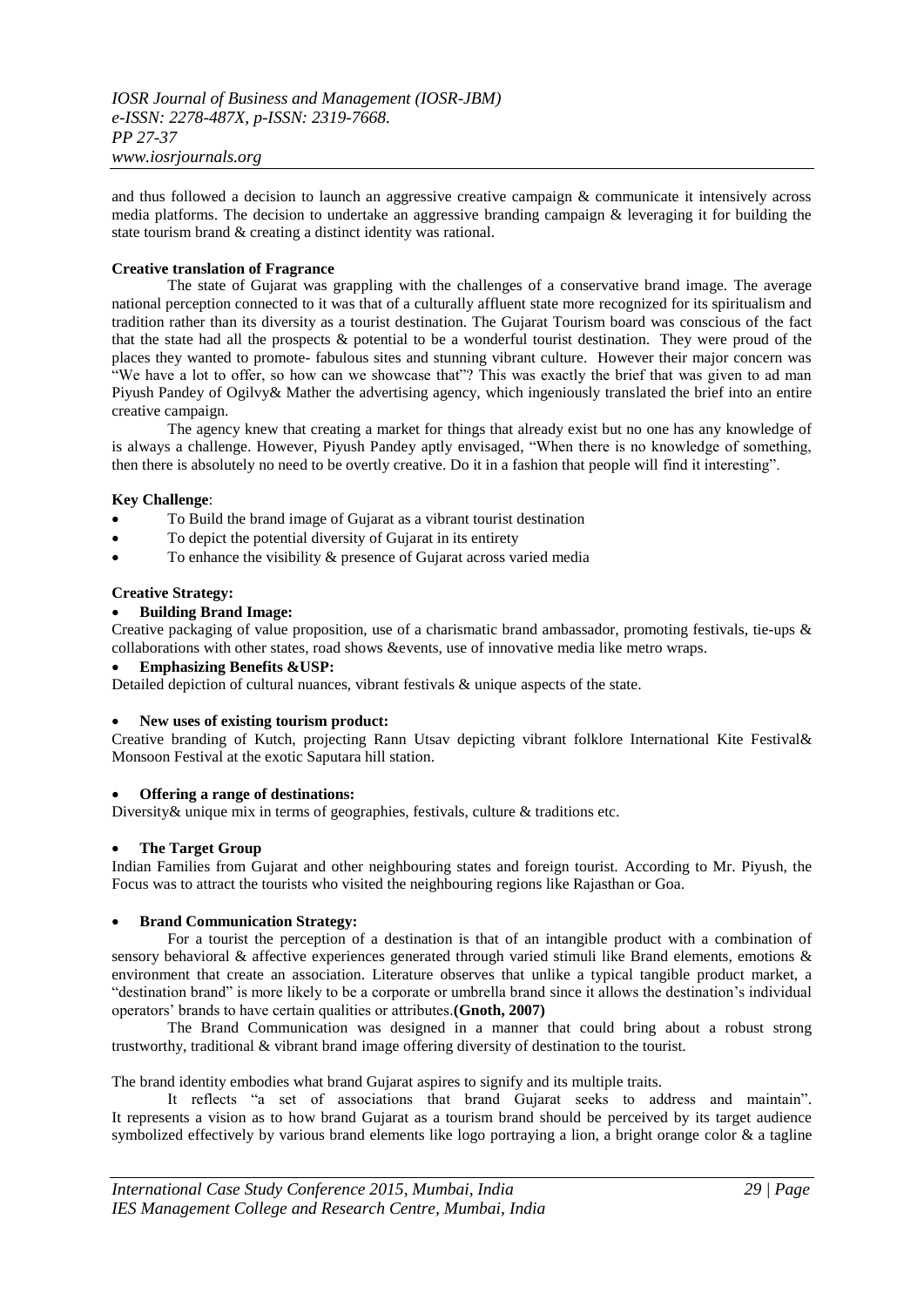that create a distinct visual look clearly differentiating it from the competitor brands.

| The | Intangible                             | <b>Attributes</b><br>(Emotional)          |  | The Tangible Rationales (Functional) |                                  |  |
|-----|----------------------------------------|-------------------------------------------|--|--------------------------------------|----------------------------------|--|
|     |                                        | Diversity & Legacy<br>Culture & ethnicity |  |                                      | <b>Festivals</b><br>Architecture |  |
|     | <b>Magnificence &amp; creativity •</b> |                                           |  | Locations                            |                                  |  |

#### **Table 1.1: Identity Attributes**

The presence of Mr. Amitabh Bachchan as brand ambassador was a conscious attempt to add credibility to the brand personality of the state as a trustworthy tourism brand.

# **Value Proposition & Positioning**

While Vibrant Gujarat was the positioning for the State as a whole, O&M the agency cracked a specific positioning for branding the tourism line of Gujarat which was - "**Khushboo Gujarat ki**" (Breathe in a bit of Gujarat). The objective was to highlight Gujarat as a unique mix of varied tourism destinations and festivals since the state was rich in its offerings consisting of monuments, festivity, religion, food, history, handicrafts etc.

The positioning "Khushboo Gujarat Ki" was adeptly blended with various brand elements into a story making it lucid &extremely easy to comprehend thus ignoring the possibility of ambiguity.

The word – Khushboo (Aroma/ Fragrance) was a conscious effort to metaphorically signify the diversity as the core value proposition generating an enduring association with the brand.

### **Campaign Phases:**

'Khushboo Gujarat Ki" the creative campaign reflecting diversity of Brand Gujarat with Mr. Amitabh Bachchan as the brand ambassador was shot over 17 destinations & was spread across a period of three years.. It was showcased in 3 major phases through varied communication platforms.

| <b>Phase</b> | <b>Highlight</b>                                                                                                                                                                                                       | <b>Execution</b> |
|--------------|------------------------------------------------------------------------------------------------------------------------------------------------------------------------------------------------------------------------|------------------|
|              | destinations focusing on the<br>Key<br>magnificence of the Lions of Gir, the<br>ethereal beauty of Kutch, the sanctity of<br>Dwarka, Somnath, the historical significance<br>of Gandhi Ashram, Dholavira and Porbandar | September 2011   |
| $\mathbf{H}$ | Captures the other major attractions of<br>Gujarat, like the vibrant festivities of<br>Navratri, RannUtsav, Modhera, Patan, with<br>a focus on Traditional nuances.                                                    | January 2012     |
| III          | Saputara, Ambaji, Adalaj, Buddhist trail,<br>focusing on the community's culture and<br>architecture, also promoted sites of interest<br>to Parsi Sikh & Jain communities.                                             | September 2013   |

**Table 1.2: Campaign Phases**

### **Creative format**

Unlike Kerala & even Rajasthan where the stunning locations & brilliant visuals lent a singular reason for visit, In Madhya Pradesh, where the places were a little better known, the agency went into symbolism and dramatization. Gujarat offered multiple reasons to visit by virtue of its diversity in locations, culture and regions. The agency had realized that selecting a perfect fit idea in the branding campaign was probably a tall order. Hence on the suggestion of the Brand Ambassador Mr. Amitabh Bachchan, travelogue was the format selected for executing the campaign on television, while print ads were executed in the advertorial (layout resembling an editorial) format.

# **Communicating & Implementing the Fragrance: The media mix & strategy**

*International Case Study Conference 2015, Mumbai, India 30 | Page IES Management College and Research Centre, Mumbai, India*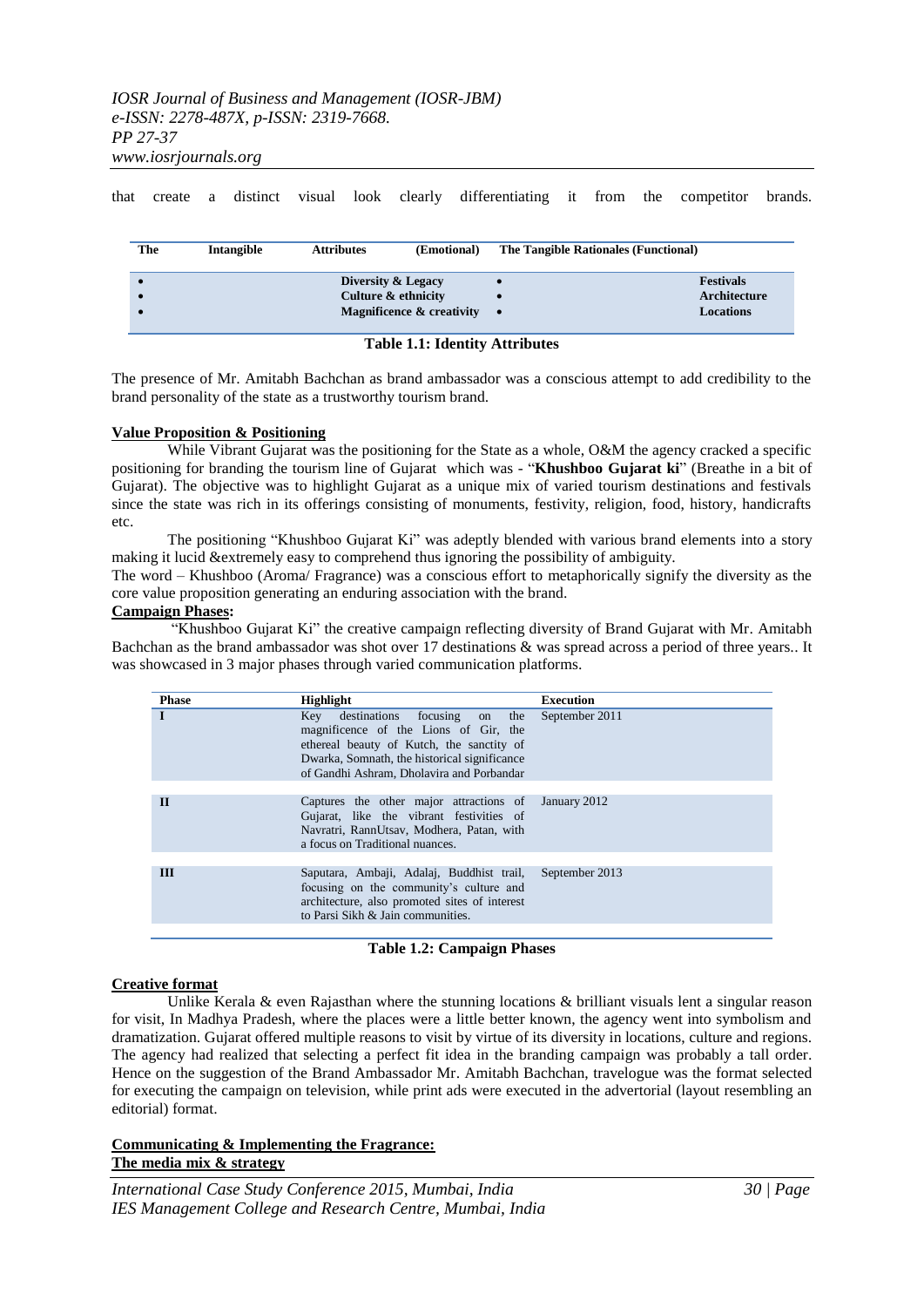A 360 degree launch plan was designed adopting a multi-pronged strategy for communication. First time ever for any domestic tourism branding initiative a Concentrated Targeted approach was followed by Tourism Corporation of Gujarat Ltd (TCGL) – the tourism body.

The Commissioner of Tourism TCGL Shri Sanjay Kaul IAS felt that if the branding could translate to recall, it would eventually lead to footfalls.

The tourism body called for a multi-agency pitch to promote brand 'Gujarat' in international markets and further develop the tourism brand in India. At that point of time Sobhagya Advertising was the incumbent on the business. The strategy banked on tapping different agencies for different communication initiatives. To provide a creative vision and strategy to take Gujarat Tourism forward, the challenging onus of crafting the "creative strategy" for majority of the media (Print, TVC's, Outdoor, Radio, Digital) was on the bankable shoulders of the most celebrated global agency Ogilvy &Mather (O&M).The media plan was perfectly in sync with the creative canvas for which Group M, Kolkata was roped in. Subsequently the campaign was also initiated on popular FM radio stations at frequent intervals.

A judicious mix of channels with a blend of continuous and pulsating schedule was planned. The campaign aired especially during the festival seasons when the customers interest in the state was high & it was also run out of sync with competitors schedule aimed at grabbing the tourists' mindshare.

#### **Innovation for reach**

Over the years domestic tourism has been on the rise; positively outpacing the international tourism growth in the country. Hence to take this initiative a notch higher, Gujarat Tourism was on the lookout for a unique platform that could not only bring a "**slice"** of the state closer to the people of the national capital but also effectively hit at the increasing influx of foreign tourists coming to India. The objective was brought to realization by BIG Street, the OOH arm of Reliance Broadcast Network Ltd. The agency conceived and executed "Metro Wraps" a branding initiative inside the premium Reliance metro airport express stations as well as a full end-to-end wrap of a Reliance metro train. This was the "first of its kind" initiative by a state tourism board for destination branding.

Creative "Metro Wraps" were put up all along "Delhi Express line", covering seat headrests, side walls, roof-top panels and glass panels on the luggage rack aimed at spreading the flavor of Gujarat across the national capital passionately urging the discerning traveler to surrender in the fragrance  $\&$  "breathe in a bit of Gujarat".

2% of the total campaign budget was invested for the purpose with an outcome that the Kutch campaign projecting the kite festival saw a four times increases in number of tourists.

### **Below the line communication (BTL)**

The media packaging was complemented with interactive below the line activities (BTL) focusing on attracting travelers from across the country. These covered informative road shows, sound and light shows, summits, activations & press meets aimed at creating awareness about Gujarat as a tourist destination & highlighting important festivals & traditions which were an essence of the state.

### **Launching of the "Fragrance"**

The Campaign which was initiated in May 2010 was finally launched in September 2011 on 31 TV channels on prime time slots prominently on Star, Zee, National TV and niche channels like Animal Planet, Discovery. News channels as well as international channels CNN, Sky news, NDTV.

The strategy was indeed a smart move in giving the campaign a desirable launch. The endeavour to focus diversity of Gujarat in its entirety justified by the positioning "Breathe in a bit of Gujarat‖**(Khushboo Gujarat Ki**) through this approach, apparently seemed to pay off rich dividends for the Brand.

The statistics published in Economic Times - Aug 17, 2013 the total no of tourists in Gujarat in FY2013 touched 2.54 Crores which was 13.62% higher than 2012

Today, the unique White Rann attracts a variety of tourists including the widely travelled tourists. Economy in Kutch has boomed and local artisans have benefited due to the festival

The Khushboo Gujarat ki campaign not only created a solid awareness for the campaign but today Gujarat's tourism has grown and now it stands on the fifth spot among states in India, after Rajasthan, Kerala, Maharashtra and Goa.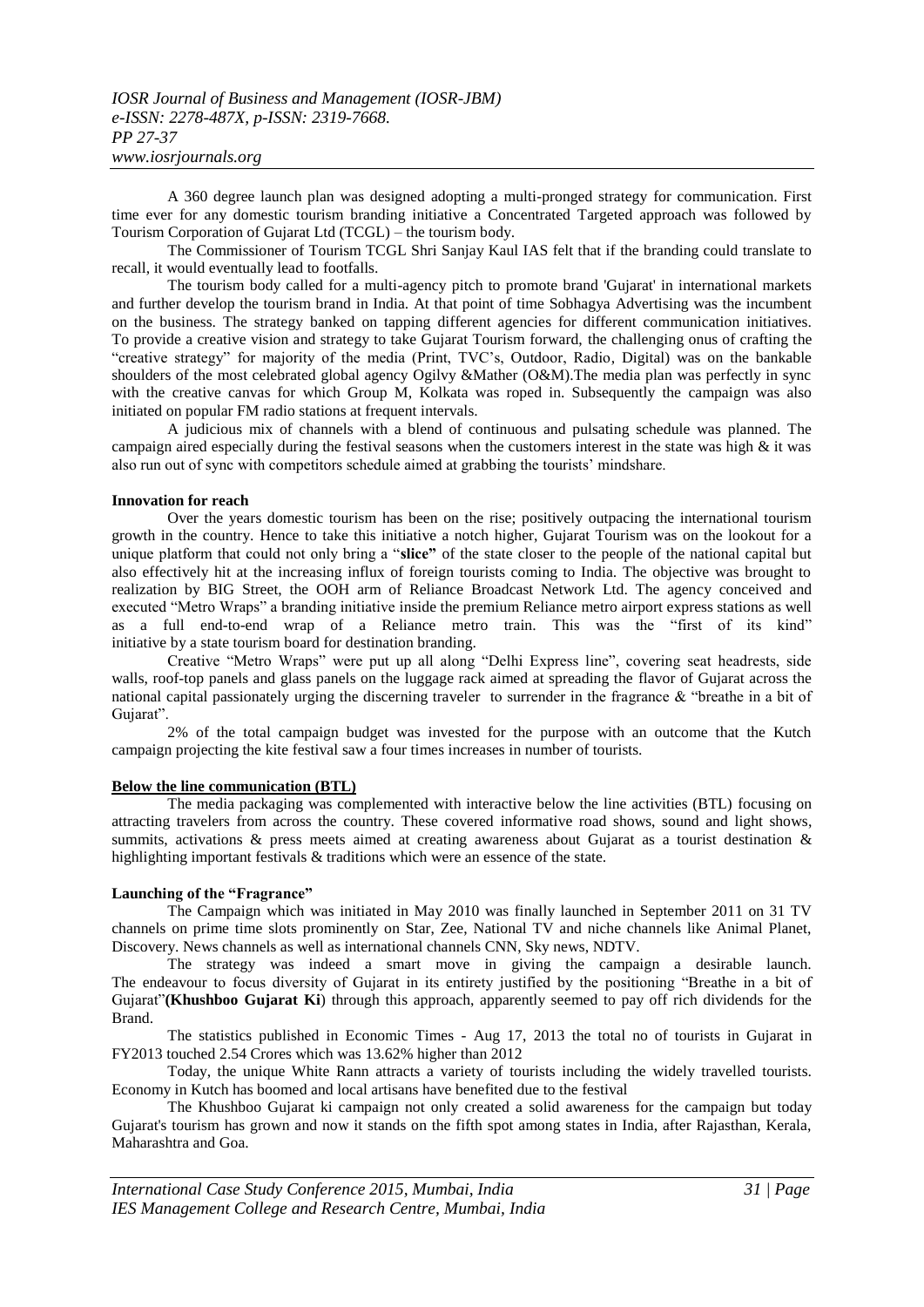*www.iosrjournals.org*

#### **References**

- [1]. Hsu Cathy, Liping A. Cai, Brand Knowledge, Trust and Loyalty A Conceptual Model of Destination Branding, July 31, 2009,International CHRIE Conference-Refereed Track
- [2]. Kapferer, J. N. (1997). Strategic brand management: Creating and sustaining brand equity long term (2nd ed.). London: Kogan Page Limited.
- [3]. Konecnik Maja, Go Frank Tourism destination brand identity: The case of Slovenia Brand managementVOL. 15, NO. 3, 177–189January 2008
- **[4].** ÜLKE Volkan, Application of Keller's Brand Equity Model in Destination Branding Context.

#### **Websites**

- [5]. [www.agfaqs.com](http://www.agfaqs.com/)
- [6]. www.ndtv.com How-big-b-has-helped-Gujarat-tourism
- [7]. [www.businessstandard.com](http://www.businessstandard.com/) Gujarat to set up stall at Cannes film festival.
- [8]. [www.economictimes.indiatimesonline.com](http://www.economictimes.indiatimesonline.com/) April 14, 2013, Goyal Malini,Outbound tourism market from India grows:Four emerging trends
- [9]. www.articles.timesofindia.indiatimes.comUnnitha[n chitra,](http://timesofindia.indiatimes.com/toireporter/author-Chitra-Unnithan.cms) IIM-A to decode Big B magic in Gujarat's tourism, Dec 25, 2013
- [10]. www.thehindubusinessline.comMarch 29, 2012Gujarat pushes the pedal on tourism

#### **Secondary Sources:**

- [11]. Gujarat Tourism Newsletters Issues 12- 15. (July 2013-September 2013)
- [12]. Vibrant Gujarat Newsletter issue (20, April 2013)
- [13]. Annual GITCO Report 2013

#### **Personal Interviews**

- [14]. Mr. Piyush Pandey ( Chairman and National Creative Director O&M)
- [15]. Mr. Pankaj Mudholkar (M.D, Akriti communications)

#### **Opinions, comments Inputs:**

- [16]. Mr. Sanjay Kaul IAS ( Commissioner of Tourism &Managing Director TCGL)
- [17]. Mr. Naresh Sharma (Reliance (ADAG) Metro Branding, New Delhi)
- [18]. Mr. Rishabha Nayyar (Director Design & Strategy, Lowe Lintas, Mumbai)
- [19]. Mr. Saurabh Dasgupta (Innocean worldwide, New Delhi)
- [20]. Mr. Dheeraj Kshatriya (Independent Brand consultant)

#### **Khushboo Gujarat Ki: Exhibits**



**Source: Annual Report 2013 GITCO**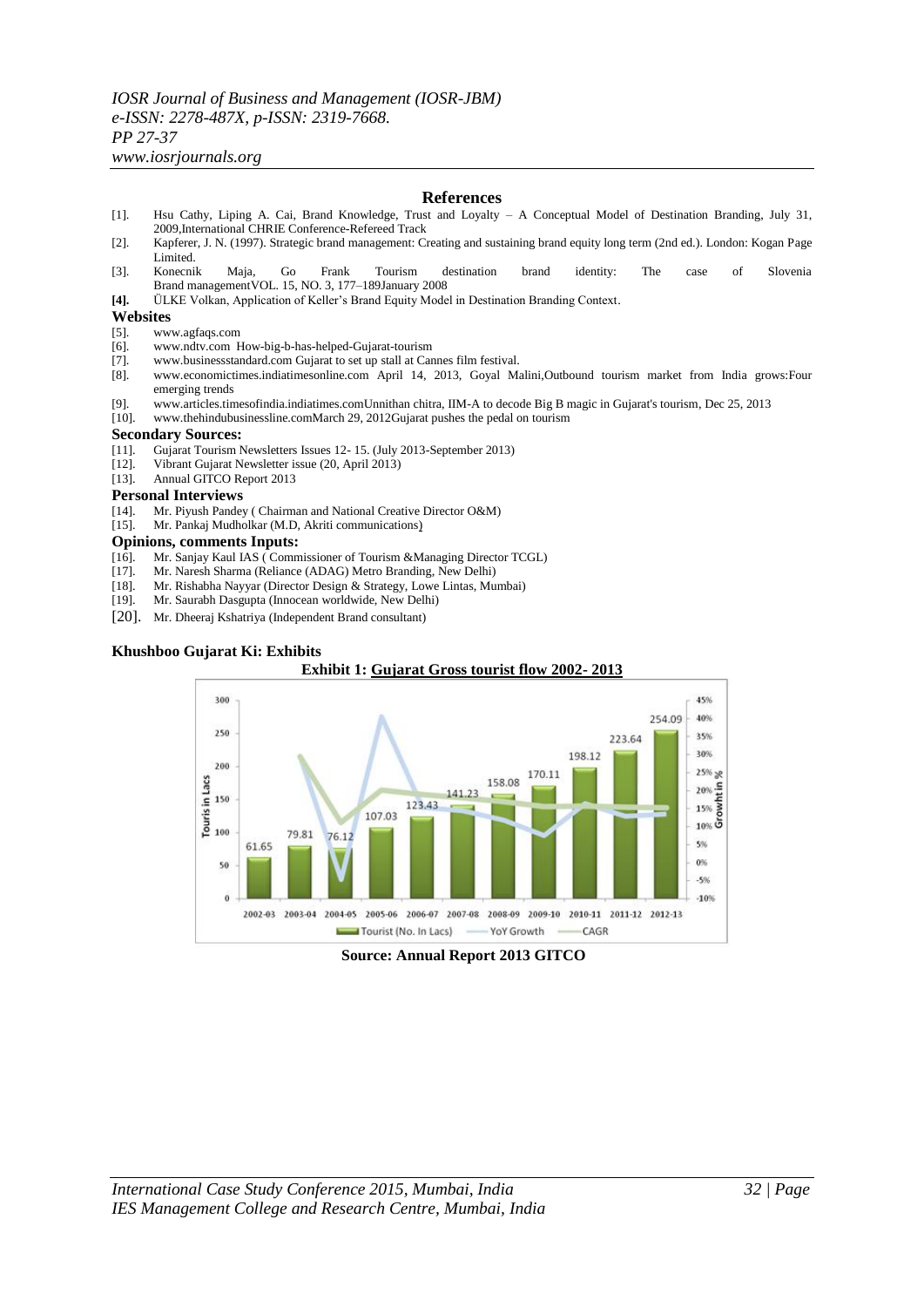| <b>State</b>            | <b>Rank in</b><br>2012   | <b>Number</b><br>of tourist<br>visits<br>(mn) in<br>2012 | <b>CAGR</b><br>$(2008 -$<br>2012) | Rank<br><b>improvement</b><br>$(2008 - 2012)$ | <b>Tourism</b><br>spend<br><b>GNR</b><br>mm)<br>2011-12 | % of Overall<br>likely state<br>expenditure<br>2011-12 |
|-------------------------|--------------------------|----------------------------------------------------------|-----------------------------------|-----------------------------------------------|---------------------------------------------------------|--------------------------------------------------------|
| <b>Andhra Pradesh</b>   | 1                        | 207                                                      | 12%                               | is.                                           | 106                                                     | 0.02%                                                  |
| <b>Tamil Nadu</b>       | $\overline{2}$           | 188                                                      | 17%                               | 1                                             | 307                                                     | 0.13%                                                  |
| <b>Uttar Pradesh</b>    | 3                        | 170                                                      | 8%                                | (1)                                           | 261                                                     | 0.06%                                                  |
| Karnataka               | $\overline{4}$           | 95                                                       | 64%                               | 6                                             | 2400                                                    | 0.63%                                                  |
| <b>Maharashtra</b>      | 5                        | 71                                                       | 33%                               | 32                                            | 4855                                                    | 1.16%                                                  |
| <b>Madhya Pradesh</b>   | 6                        | 53                                                       | 24%                               | ÷                                             | 727                                                     | 0.32%                                                  |
| Rajasthan               | $\overline{1}$           | 30                                                       | 0.2%                              | (3)                                           | 281                                                     | 0.10%                                                  |
| <b>Uttarakhand</b>      | 8                        | 27                                                       | 7%                                | (1)                                           | 1111                                                    | 1.42%                                                  |
| Gujarat                 | $\overline{9}$           | 25                                                       | 12%                               | المستوفي                                      | 2691                                                    | 0.71%                                                  |
| <b>West Bengal</b>      | 10                       | 24                                                       | 4%                                | (2)                                           | 430                                                     | 0.19%                                                  |
| <b>Bihar</b>            | 11                       | 23                                                       | 17%                               | -                                             | 304                                                     | 0.14%                                                  |
| <b>Delhi</b>            | 12                       | 21                                                       | 47%                               | 4                                             | 155                                                     | 0.10%                                                  |
| <b>Jharkhand</b>        | 13                       | 20                                                       | 36%                               | ÷.                                            | 250                                                     | 0.20%                                                  |
| Punjab                  | 14                       | 19                                                       | 147%                              | 3                                             | 224                                                     | 0.19%                                                  |
| <b>Himachal Pradesh</b> | 15                       | 16                                                       | 13%                               | (3)                                           | 174                                                     | 0.52%                                                  |
| Chhattisgarh            | 16                       | 15                                                       | 141%                              | 3                                             | 479                                                     | 0.29%                                                  |
| Jammu & Kashmir         | 17                       | 13                                                       | 13%                               | 1                                             | 1392                                                    | 2.11%                                                  |
| Kerala                  | $\mathbf{f}$             | 11                                                       | 7%                                | (5)                                           | 1530                                                    | 1.27%                                                  |
| All India               | $\overline{\phantom{a}}$ | 1057                                                     | 16%                               | ٠                                             | 23991                                                   | 0.49%                                                  |

# **Exhibit 2:Gujarat tourism at No 9 - Pre Campaign**

Source: India Tourism Statistics 2008 Ministry of Tourism

Source: Interview and State Warehouse **All and State Warehouse Control in the Metal State Warehouse Annual Plan 2011-12. Planning Commission**<br>State wise/Sector wise Annual Plan 2011-12. Planning Commission<br>Exhibit 3: <u>Tour</u>



Source: Annual GITCO Report 2013

On a year to year basis, there is an overall growth of 13.62%. On an average all the origin wise segments have a comparable growth.

*International Case Study Conference 2015, Mumbai, India 33 | Page IES Management College and Research Centre, Mumbai, India*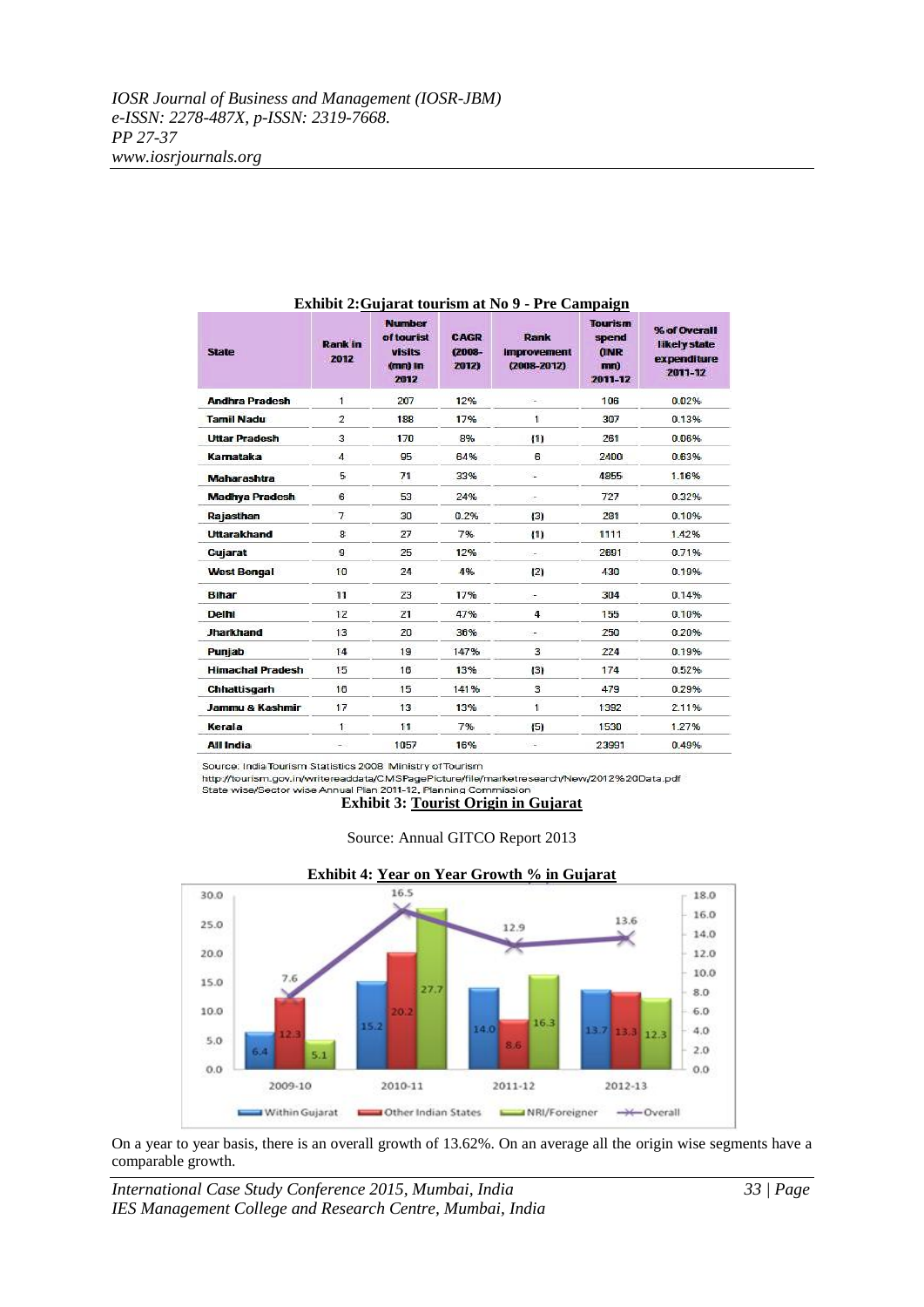**Source: Annual GITCO Report 2013**



Source: www.afaqs.com



**Exhibit 6 : Advertisment portraying Somnath Temple**

Source: www.timesofindia.com

**Exhibit 7 : Picture depicting Rann of Kutch**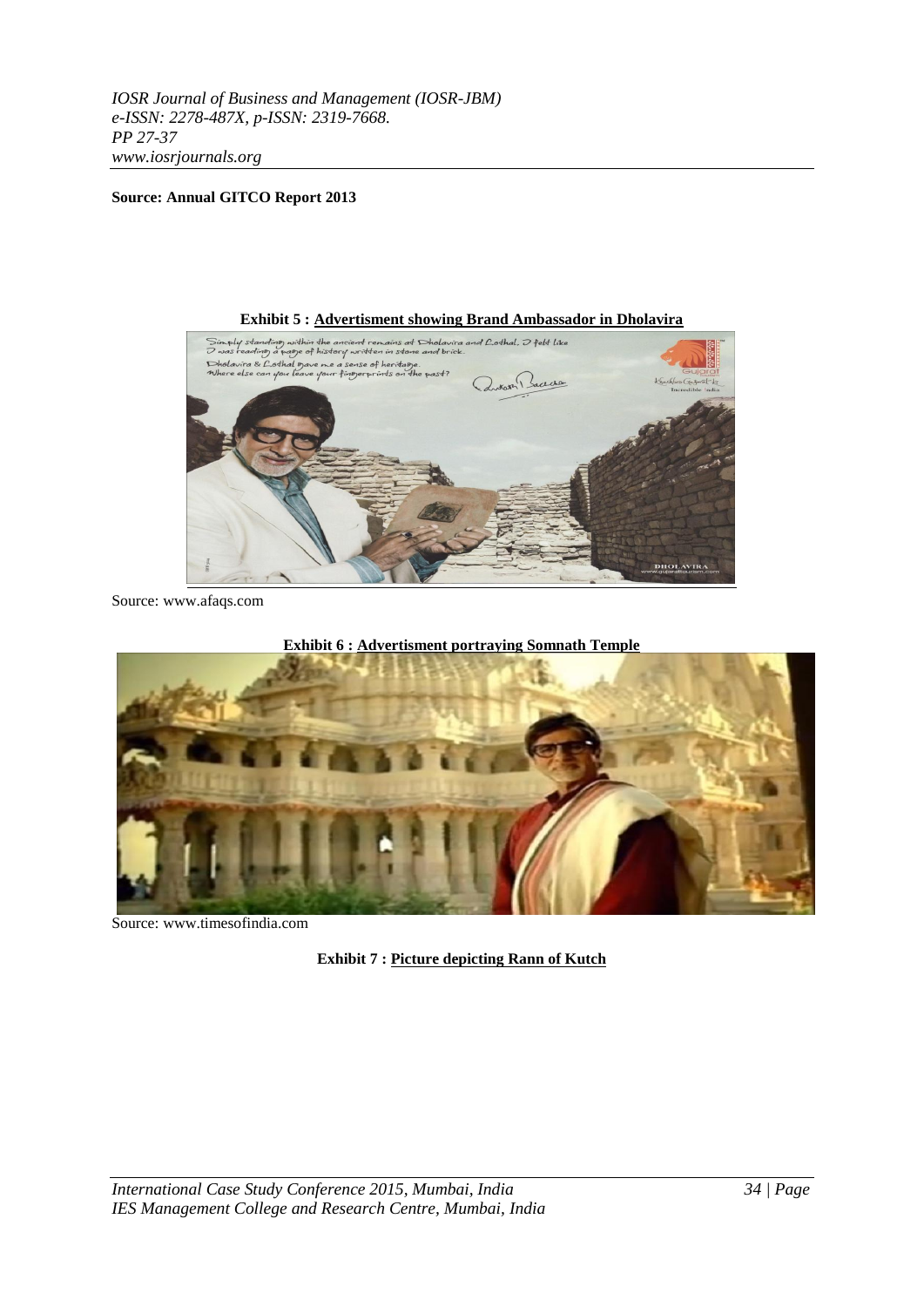

### Source: www.imperialtoursrajkot.co.in



**Exhibit 8 : Promotion of Kite Festival - Uttarayan**

Source: Gujarat Tourism Facebook page





Source: Gujarat Tourism Facebook page

**Exhibit 10 A : Delhi Metro wraps**

*International Case Study Conference 2015, Mumbai, India 35 | Page IES Management College and Research Centre, Mumbai, India*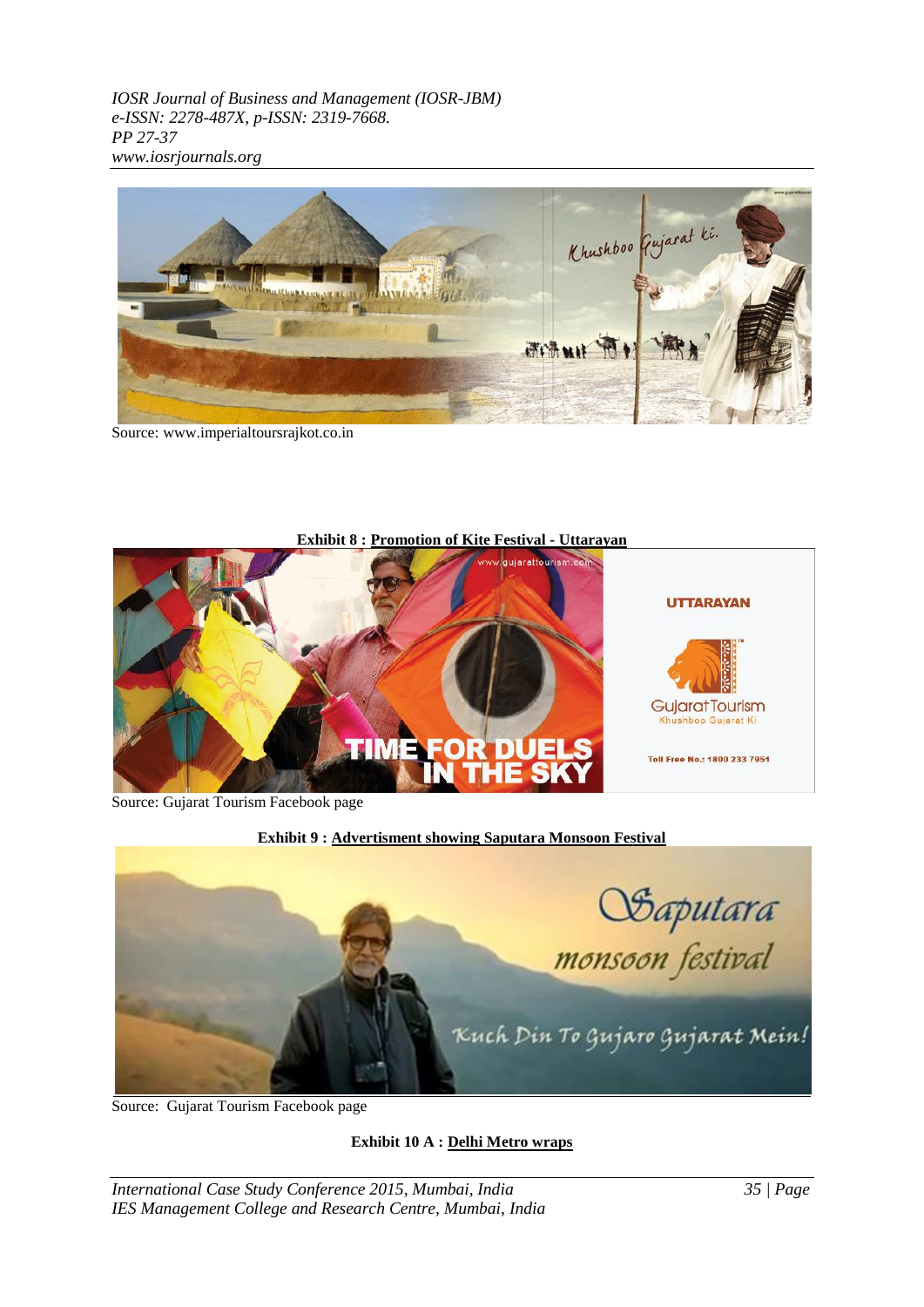

**Exhibit 10 B : Delhi Metro Branding**



Source: www.bestmediainfo.com